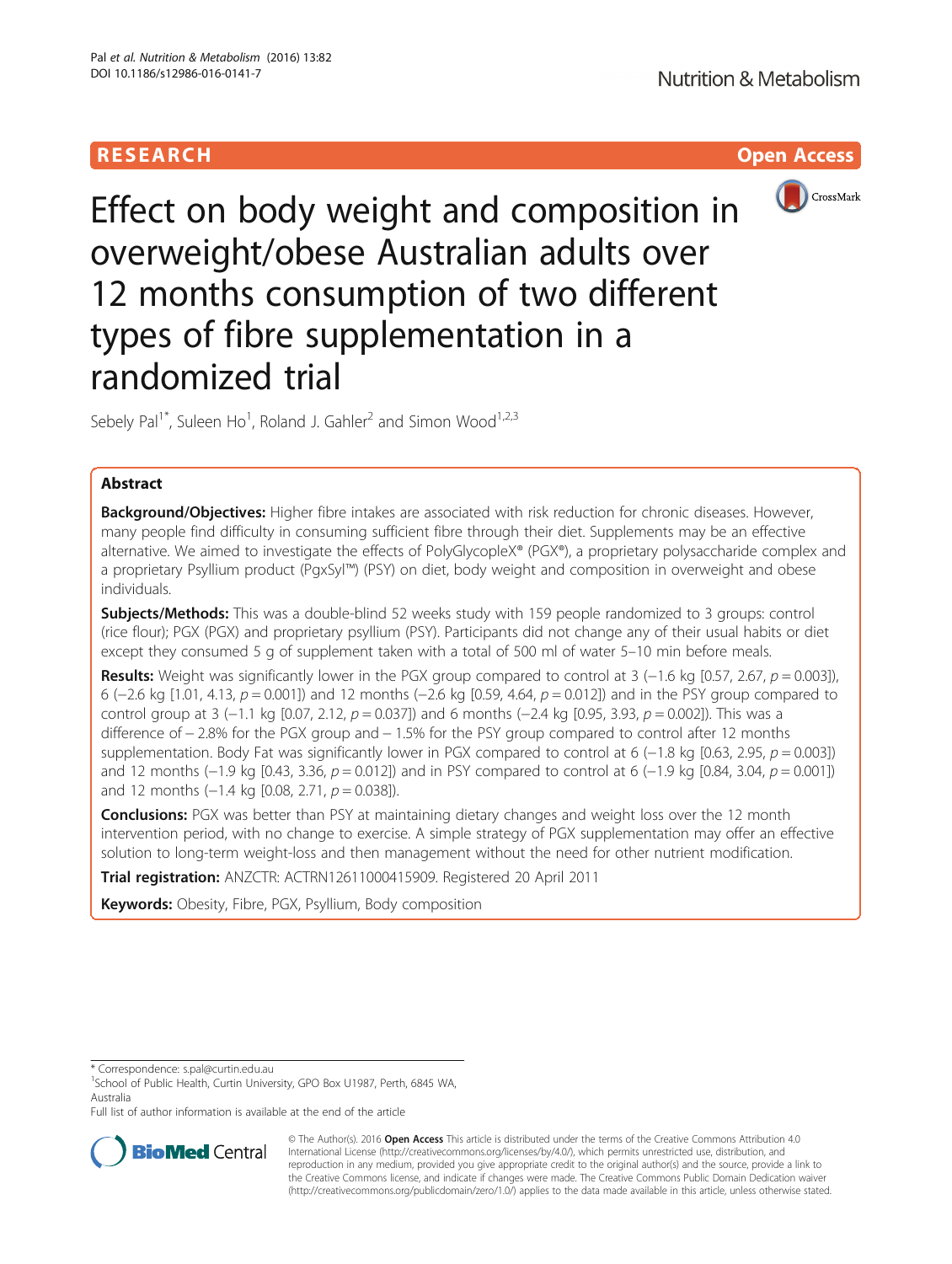# Background

Dietary fibre recommendations for adults in Australia, Canada and the USA are 25–30 g/d to be consumed from fibre-rich foods [[1\]](#page-8-0). However it is estimated that these countries' adults consume approximately 15–25 g of dietary fibre/d [[2](#page-8-0), [3\]](#page-8-0). Epidemiological and cohort studies have consistently revealed that higher fibre intakes are correlated with lower body weight, body mass index (BMI), waist circumference [\[4, 5](#page-8-0)], improved lipid profiles [[2, 6](#page-8-0)–[14](#page-9-0)], glycaemia and insulinaemia [[15](#page-9-0)]; indicating the benefits and risk reduction for metabolic syndrome, cardiovascular disease and type 2 diabetes.

Although the benefits of fibre are well known, people, in general, find it difficult to eat the required amounts of fibre by increasing fruit and vegetable intake [[16\]](#page-9-0). Therefore, fibre supplements can provide an easy, cost effective method for increasing fibre intake without the need for other major nutrient modifications.

## PolyGlycopleX® (PGX®)

PolyGlycopleX (PGX) is a novel, highly viscous functional non-starch polysaccharide complex, with developing viscosity, manufactured by a proprietary process (Enviro-Simplex®) from konjac (glucomannan), sodium alginate and xanthan gum. Adding 2.5–5 g of PGX to a meal is highly effective in reducing postprandial glycaemia, lowering the glycaemic index of food [[17\]](#page-9-0) and modifying satiety hormones in healthy adults [\[18](#page-9-0)].

#### Psyllium fibre

Psyllium is one of the most widely used fibre supplements in Australia because it is reasonably cheap, is available in several flavours and sold as powdered drink mixes, capsules or wafers. Psyllium has advantages over other types of soluble fibre because it is less readily fermented and therefore causes less flatulence and abdominal bloating [\[19](#page-9-0)]. Psyllium is a soluble fibre and has been evaluated in various human studies for beneficial effects on glucose and insulin homeostasis, lipids and lipoprotein, body weight, body composition and appetite [[20](#page-9-0)–[28](#page-9-0)]. Therefore PSY was chosen as a positive control to examine whether PGX would be as good as or better than PSY. Psyllium intake was reviewed (2012) for its effect on metabolic syndrome [[29\]](#page-9-0). The authors concluded, "Collectively, research to date does support the notion that the consumption of psyllium may provide benefits to many components of the metabolic syndrome." Psyllium fibre seems to improve body weight in animals [[30](#page-9-0)] but human studies remain controversial, with most showing no improvement on body weight and body composition after psyllium consumption [\[21, 24](#page-9-0)–[26\]](#page-9-0).

PGX is the most viscous soluble fibre, 3–5 times more viscous than any known individual polysaccharide [\[31](#page-9-0)]. Although it is considered natural, it is a blend of 3

different fibres: konjac (glucomannan), sodium alginate and xanthan gum. Psyllium has a similar physical appearance as PGX in its powder form but has a lower viscosity.

Both PGX and psyllium are viscous fibers which absorb large amounts of water and form gels that increase feelings of fullness, [\[32](#page-9-0)] this may cause people to consume less food. The thickening of gut contents decreases intestinal passage rates, prolongs nutrient absorption and hence causes satiety [\[33\]](#page-9-0), thus PGX with a greater viscosity has a greater effect on satiety and reduced food intake [[32](#page-9-0)]. Given the greater viscosity, it was hypothesized that PGX would have better metabolic outcomes in this clinical trial.

Randomized, blinded, placebo controlled clinical trials are required to verify whether PGX<sup>®</sup> can be used for long term weight loss programs. Therefore the aim of this study was to investigate the effect of PGX on body weight and composition when compared to a proprietary Psyllium (PgxSyl™) product and a placebo. Given the effect of PGX on postprandial glycemia/insulinemia and its considerably higher viscosity, we hypothesize that PGX will demonstrate a greater improvement of body weight loss and composition than the psyllium product or placebo in individuals with overweight and obesity.

# **Methods**

## Subjects

Individuals with overweight and obesity (BMI 25–  $47 \text{ kg/m}^2$ ) were recruited from the community in Perth, Australia and screened by telephone or online questionnaire. Exclusion criteria included smoking, medication and other agents that may influence lipid metabolism, diabetes mellitus, hypo- and hyperthyroidism, cardiovascular events within the last 6 months, major systemic diseases, gastrointestinal problems, weight fluctuations over the past 6 months, and participation in any other clinical trials within the last 6 months.

#### Study design

This was a randomized, double-blind, parallel design study over a 52 weeks period, with recruitment and the intervention conducted from February 2012 to September 2013. Participants were equally randomized by the trial sponsors using a Web site [\[http://www.randomization.com/\]](http://www.randomization.com/) to one of three groups (3 randomly permuted blocks): the control group who consumed the placebo with their usual diet; the psyllium group (PSY) who consumed a psyllium supplement with their usual diet and a PGX group (PGX) who consumed a PGX supplement with their usual diet. The supplementation (InovoBiologic Inc., Calgary, Canada) consisted of either 5 g of psyllium or 5 g of PGX. Placebo consisted of 5 g rice flour, an appropriate placebo due to its low energy and fibre content but similarity in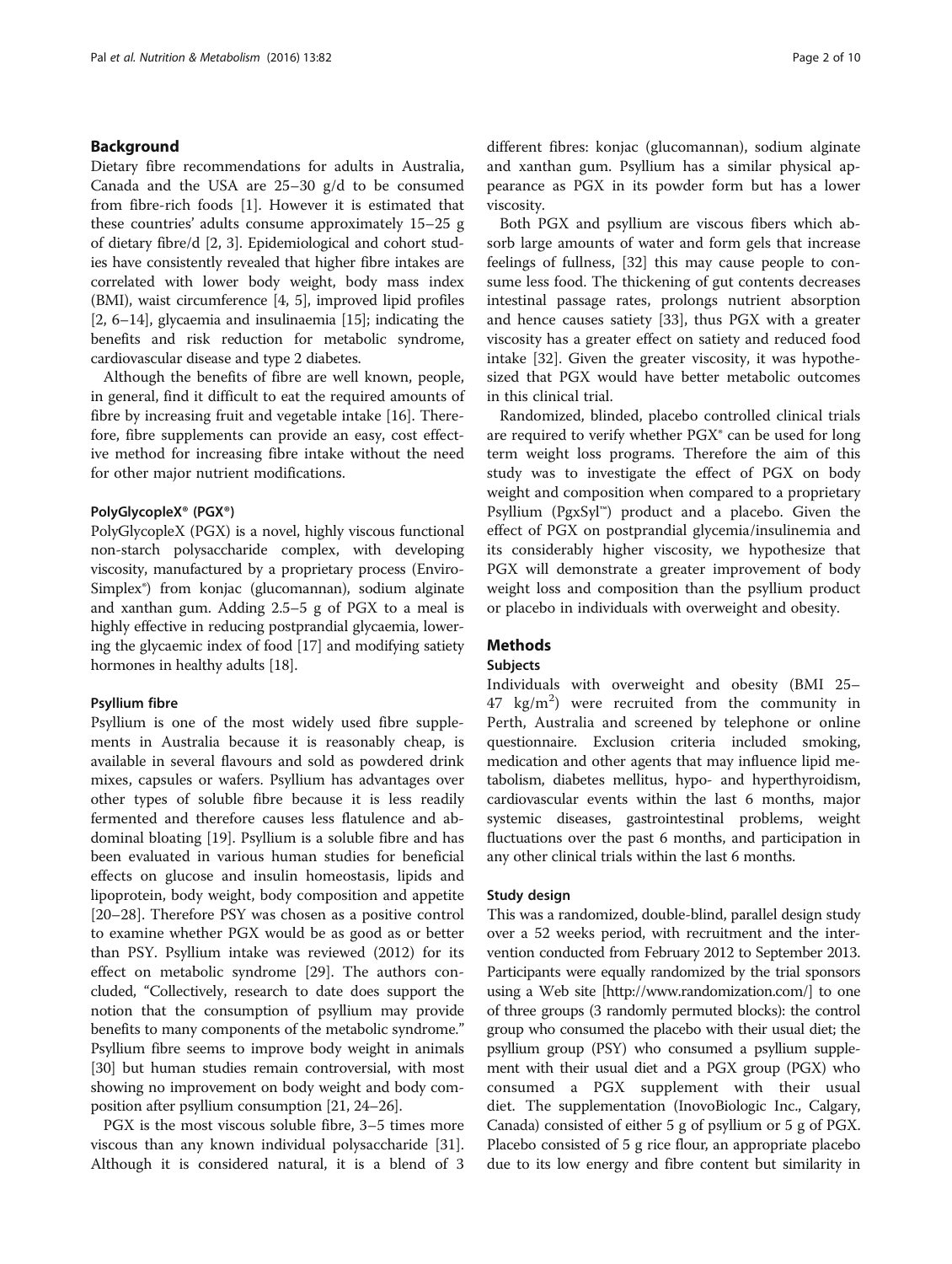texture and appearance to the psyllium and PGX. All supplements were artificially sweetened (aspartame), naturally flavoured (citric acid and orange) and coloured (sunset yellow FCF). Participants were instructed to take supplements mixed with a minimum of 250 mL water followed by an additional 250 mL water (500 mL total), three times daily, 5–10 min before meals. Packages were identical and were only marked by the participant ID (sequentially numbered), with the group allocation only known to the trial sponsors to ensure blinding. All identifiable information from participants was coded to ensure privacy.

The subjects attended a briefing session on how to consume the supplement, complete food records and comply with the study protocol as previously reported [[34\]](#page-9-0). All participants were asked to maintain their usual dietary intake and physical activity for the duration of the study. To monitor compliance, participants completed a diary to record their supplement consumption and asked to return the empty and non-empty sachets of the supplements at visits.

## Anthropometry and body composition

Measures of weight, height, waist and hip circumference were undertaken at baseline, 3, 6 and 12 months. Weight (HBF-514, Omron, Kyoto, Japan) was recorded in light clothing without shoes and height was measured using a stadiometer. Waist circumference was measured in the standing position at the narrowest area between the lateral lower rib and the iliac crest. Hip measurement was taken at the largest circumference of the lower abdomen. Total body fat, lean mass, android fat and gynoid fat were assessed by whole body dual-energy X-ray absorptiometry (DXA; Lunar Prodigy, Lunar, Madison WI, USA) at baseline, 6 and 12 months. Android fat (fat around the abdomen) and gynoid fat (fat around the hips) regions were automatically obtained by the GE Lunar Prodigy software. Body fat distribution varies by gender as women tend to have greater gynoid fat than men [\[35](#page-9-0)].

# Diet and physical activity

Participants completed 3-day food and drink diaries at baseline, 3, 6 and 12 months to monitor for changes in food intake. Data were analysed with Foodworks 7 Professional (Xyris Software, Australia). Participants also completed the International Physical Activity Questionnaire (short version) at the same time points to monitor physical activity levels.

# Statistical analysis

A sample size of 24 subjects/group was predicted to provide sufficient power (80%) to detect a 3% difference in weight within a group. Calculations were based on a mean weight of 80 kg and a standard deviation of 5%

within a group on all eligible subjects. We recruited 53 subjects/group to accommodate for 50% dropouts. Statistical analysis was undertaken using SPSS 22 for Windows (SPSS Inc., Chicago, IL, USA). Data were expressed as mean (± SEM) and assessed for normality. Baseline differences between groups was analysed with one-way ANOVA. Changes from baseline within a group were analysed with paired T-test. The data were analysed using General Linear Models with baseline value covariates. If significant between groups effects were present, post hoc comparisons between the treatment groups was made using the Least Significant Difference (LSD) method. Statistical significance was considered at  $p \leq 0.05$ . There were no significant differences between genders when sex was used as a factor in the analysis of variance for each parameter reported, i.e. diet, physical activity, body weight and body composition at each time point.

### Patient involvement

No patients were involved in the design, recruitment to or conduct of the study or in the development of the research question and outcome measures. Individual results were sent to participants. The burden of the intervention on participants was not assessed.

# Results

## **Participants**

The 159 participants (19 to 68 y) who met the eligibility criteria were randomized to one of three groups (Control, PGX, PSY) by assignment of an ID number from 001 to 159 and the corresponding numbered supplement. Participant flow through the study can be seen in Fig. [1](#page-3-0). 127 participants (54 male, 73 female) completed at least 3 months of the study and were included in the analysis (45 in Control [24 male], 39 in PGX [15 male] and 43 in PSY [15 male]).

## Baseline characteristics

There were no significant differences at baseline between groups for major characteristics, energy intake, macronutrients or fibre intake (Table [1\)](#page-4-0).

## Diet

The dietary analysis can be seen in Table [2.](#page-5-0) We observed significant decreases in energy intake in the PGX group at 3 months ( $p = 0.001$ ), 6 months ( $p = 0.009$ ) and 12 months compared to baseline ( $p = 0.012$ ). Energy intake was significantly lower in the PSY group at 3 months  $(p = 0.000)$ , 6 months  $(p = 0.000)$  and 12 months ( $p = 0.001$ ) compared to baseline. When examining differences between groups, energy intake was significantly lower compared to control at 3 months in the PGX® (−16.2%,  $p = 0.000$ ) and PSY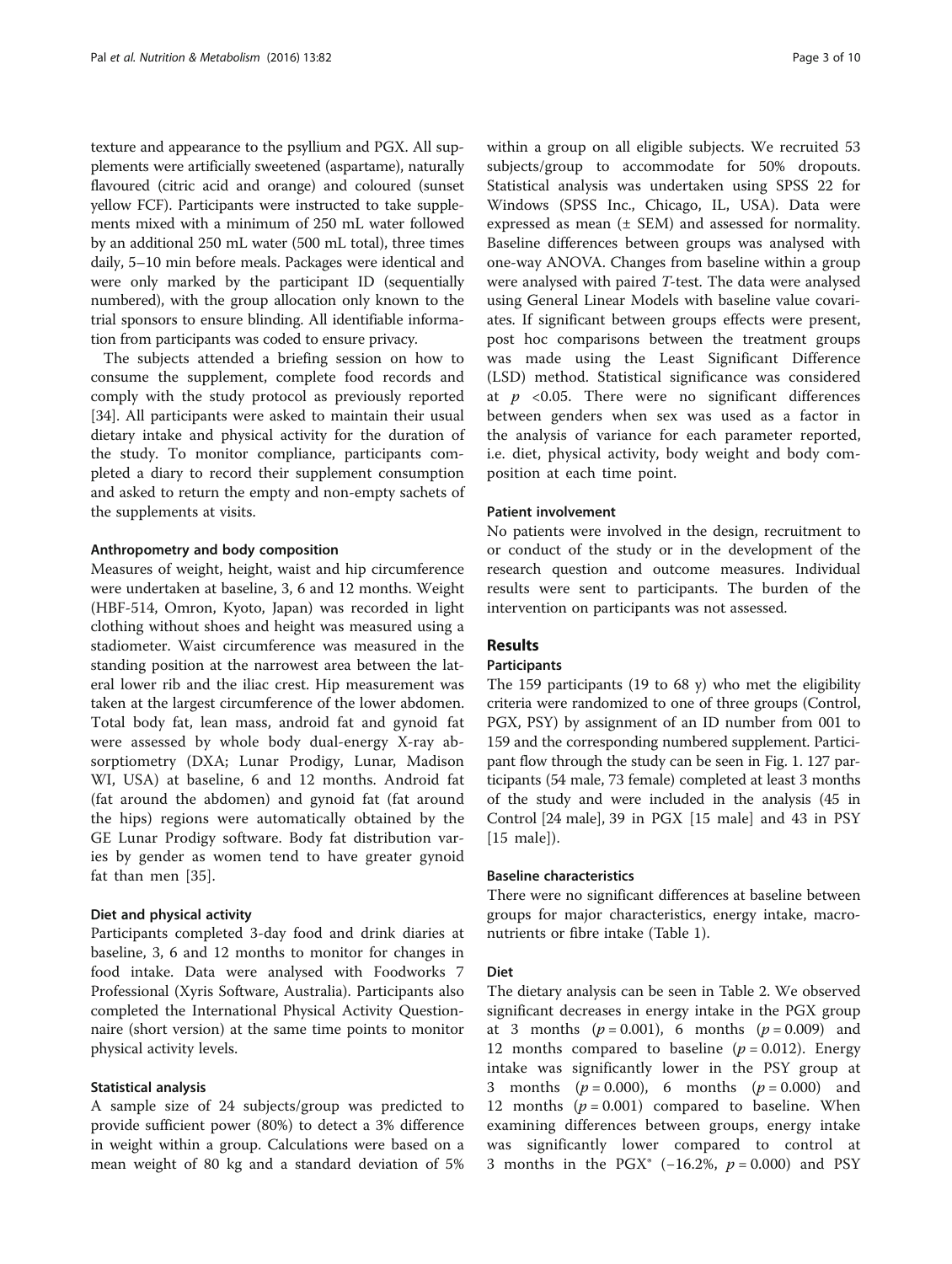<span id="page-3-0"></span>

 $(-19.3\%, p = 0.000)$  groups, at 6 months in PGX  $(-15.3\%, p = 0.002)$  and PSY  $(-14.4\%, p = 0.002)$ groups compared to control and at 12 months in the PGX group  $(-11\%, p = 0.049)$  compared to control.

Carbohydrate intake was significantly lower compared to control at 3 months in the PGX  $(p = 0.001)$ and PSY  $(p = 0.004)$  groups and at 6 months in PGX  $(p = 0.019)$  and PSY  $(p = 0.001)$  groups compared to control. Fat intake was significantly lower compared to control at 3 months in the PGX  $(p = 0.014)$  and PSY ( $p = 0.000$ ) groups and at 6 months in the PGX group ( $p = 0.045$ ) compared to control. Protein intake was significantly lower compared to control at 3 months in the PGX ( $p = 0.006$ ) and PSY ( $p = 0.000$ ) groups and at 6 months in the PGX<sup>®</sup> group ( $p =$ 0.002) compared to control. Compared to baseline, carbohydrate intake was significantly lower for both PGX and PSY groups at all time points. Fat and protein intakes were inconsistent during the 12 month study period.

Dietary fibre intake from food was significantly lower compared to control at 6 months in the PGX ( $p = 0.045$ ) group. Fibre intake from food was significantly lower in the PSY group at 6 months  $(p = 0.005)$  compared to baseline. Total fibre intake in the PGX and PSY intervention groups was 15 g/day higher than fibre intake from food, as participants were consuming three 5 g fibre supplements each day. This was a significant increase compared to baseline and compared to the control group for both PGX and PSY groups.

## Physical activity

Physical activity levels did not significantly change from baseline within any groups and there were no significant differences between groups at any time point (Table [3\)](#page-6-0).

## Body weight

Weight and BMI were significantly lower in the PGX group at 12 months compared to baseline  $(p < 0.05)$ , Fig. [2a](#page-6-0) shows change in body weight Fig. [2b](#page-6-0) shows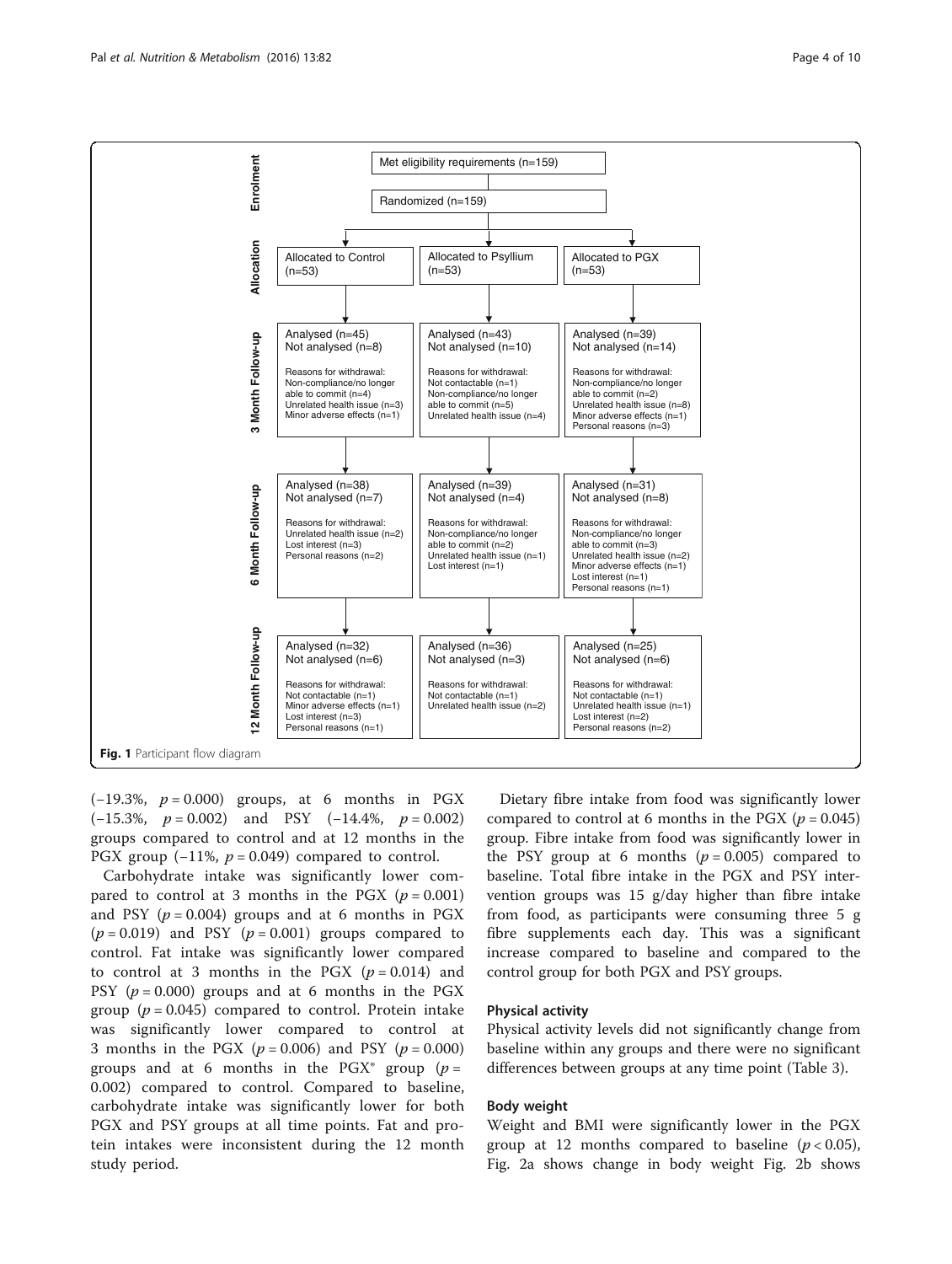<span id="page-4-0"></span>

|  |  | <b>Table 1</b> Baseline characteristics |
|--|--|-----------------------------------------|
|--|--|-----------------------------------------|

|                                               | Control<br>$(n = 45)$ | Psyllium<br>$(n = 43)$ | PGX<br>$(n = 39)$            |  |  |
|-----------------------------------------------|-----------------------|------------------------|------------------------------|--|--|
| Gender (M/F)                                  | 24/21                 | 15/28                  | 15/24                        |  |  |
| Age (y)                                       | $49.8 \pm 1.8$        | $49.9 \pm 1.7$         | $47.9 \pm 1.9$               |  |  |
| Height (cm)                                   | $171.7 \pm 1.5$       | $169.2 \pm 1.6$        | $169.8 \pm 1.7$              |  |  |
| Weight (kg)                                   | $94.7 \pm 2.5$        | $91.2 \pm 2.2$         | $96.2 \pm 2.9$               |  |  |
| BMI ( $kg/m2$ )                               | $32 \pm 0.6$          | $31.7 \pm 0.5$         | $33.2 \pm 0.7$               |  |  |
| Waist (cm)                                    | $103.1 \pm 1.6$       | $101.2 \pm 1.5$        | $106 \pm 2$                  |  |  |
| Hip (cm)                                      | $112.9 \pm 1.3$       | $114.6 \pm 1.3$        | $115.7 \pm 1.5$              |  |  |
| Waist Hip Ratio                               | $0.91 \pm 0.01$       | $0.88 \pm 0.01$        | $0.92 \pm 0.02$              |  |  |
|                                               | Control<br>$(n = 44)$ | Psyllium<br>$(n = 43)$ | <b>PGX</b><br>$(n = 38)^{a}$ |  |  |
| Fat (kg)                                      | $37.3 \pm 1.4$        | $38.6 \pm 1.2$         | $38.3 \pm 1.3$               |  |  |
| Fat %                                         | $40.2 \pm 1.2$        | $40.89 \pm 1.1$        | $41.1 \pm 1.2$               |  |  |
| Android Fat (kg)                              | $3.8 \pm 0.2$         | $3.5 \pm 0.2$          | $3.9 \pm 0.2$                |  |  |
| Gynoid Fat (kg)                               | $6.1 \pm 0.3$         | $6.3 \pm 0.2$          | $6.2 \pm 0.3$                |  |  |
| Lean (kg)                                     | $53 \pm 1.9$          | $50.4 \pm 1.7$         | $52.8 \pm 2.2$               |  |  |
| Lean %                                        | $56.6 \pm 1.2$        | $55.8 \pm 1$           | $55.7 \pm 1.2$               |  |  |
|                                               | Control<br>$(n = 44)$ | Psyllium<br>$(n = 43)$ | PGX<br>$(n = 39)$            |  |  |
| Energy (kJ/d)                                 | $8636.4 \pm 294.4$    | $8859.4 \pm 318.4$     | $8783.3 \pm 261.3$           |  |  |
| Carbohydrate (q/d)                            | $209.8 \pm 8.8$       | $212 \pm 8.9$          | $209.8 \pm 8.6$              |  |  |
| Fat (g/day)                                   | $80.2 \pm 4.2$        | $81.2 \pm 4.5$         | $82.8 \pm 3.3$               |  |  |
| Protein (g/d)                                 | $101.7 \pm 4$         | $104 \pm 4.7$          | $101.6 \pm 3.9$              |  |  |
| Fibre (g/d)                                   | $22.6 \pm 1.2$        | $23.9 \pm 1.3$         | $21.4 \pm 1.2$               |  |  |
|                                               | Control<br>$(n = 40)$ | Psyllium<br>$(n = 41)$ | <b>PGX</b><br>$(n = 35)$     |  |  |
| Physical Activity <sup>b</sup><br>(MET/min/w) | $3058 \pm 591$        | $3133 \pm 453$         | $2135 \pm 432$               |  |  |

Values are mean ± SEM. PGX (PolyGlycopleX) MET (Metabolic Equivalent of Task). <sup>a</sup>One participant in the PGX group was unable to have the DXA scan. <sup>b</sup>Physical activity logs missing ( $n = 10$ ). P values were not significant. 4.184  $k$ J = 1  $k$ Cal

change in BMI. Weight was significantly lower compared to control at 3 months in the PGX (−1.7%,  $p = 0.007$ ) and PSY (-1.2%,  $p = 0.037$ ) groups, at 6 months in PGX (-2.7%,  $p = 0.001$ ) and PSY (-2.6%,  $p = 0.002$ ) groups compared to control and at 12 months only in the PGX group  $(-2.8\%, p = 0.012)$ compared to control. BMI was significantly lower compared to control at 3 months in the PGX  $(p =$ 0.004) and PSY  $(p = 0.042)$  groups, at 6 months in PGX ( $p = 0.001$ ) and PSY ( $p = 0.001$ ) groups compared to control and at 12 months only in the PGX group  $(p = 0.010)$  compared to control.

Waist circumference was significantly lower  $(p < 0.01)$ in the PGX and PSY groups at 3 months, 6 months and 12 months compared to baseline, Fig. [2c](#page-6-0). Waist was significantly lower compared to control at 3, 6 and 12 months in the PGX and PSY groups  $(p < 0.01)$  compared to control.

Hip was significantly lower in the PGX group at 6 and 12 months ( $p < 0.05$ ) compared to baseline. Hip was significantly lower in the PSY group 6 months ( $p = 0.009$ ) compared to baseline. Hip was significantly lower compared to control at 6 months in PGX ( $p = 0.034$ ) and PSY  $(p = 0.004)$  groups compared to control and at 12 months only in the PGX group ( $p = 0.008$ ) compared to control, Fig. [2d](#page-6-0).

WHR was significantly lower in the PGX group at 3 and 6 months compared to baseline and in the PSY group at 3, 6 and 12 monthsnths compared to baseline  $(p < 0.05)$ . WHR was significantly lower in the PSY group compared to control at 3 and 6 months ( $p < 0.05$ ), Fig. [2e.](#page-6-0)

### DXA Body fat

The amount of change of body fat was significantly lower in the PSY and PGX groups at 6 months and in PGX group at 12 mo  $(p < 0.05)$  compared to baseline. Body fat was significantly lower compared to control at 6 months in the PSY ( $p = 0.001$ ) and PGX<sup>®</sup> ( $p = 0.003$ ) groups and at 12 months in the PSY  $(p = 0.038)$  and PGX groups  $(p = 0.012)$  compared to control, Fig. [3a](#page-7-0). Body fat % was significantly lower in the PGX and PSY groups at 6 months compared to baseline  $(p < 0.05)$ . Body fat % was significantly lower compared to control at 6 months in the PGX  $(p = 0.020)$  and PSY  $(p = 0.002)$ groups and at 12 months in the PGX ( $p = 0.008$ ) and PSY groups ( $p = 0.018$ ) compared to control, Fig. [3b.](#page-7-0)

Android fat was significantly lower in the PGX and PSY groups at 6 and 12 months ( $p < 0.05$ ) compared to baseline. Android fat was significantly lower compared to control at 6 months in the PGX  $(p = 0.004)$  and PSY ( $p = 0.003$ ) groups and at 12 months in the PGX  $(p = 0.003)$  and PSY groups  $(p = 0.005)$  compared to control, Fig. [3c.](#page-7-0) Gynoid fat was significantly lower in the PSY group at 6 and 12 months ( $p < 0.05$ ) compared to baseline. Gynoid fat was significantly lower compared to control at 6 months in the PGX<sup>®</sup> ( $p = 0.028$ ) and PSY ( $p =$ 0.002) groups and at 12 months in the PGX  $(p = 0.010)$ and PSY groups ( $p = 0.003$ ) compared to control, Fig. [3d](#page-7-0).

Lean mass % was significantly higher in the PGX and PSY groups at 6 months  $(p < 0.05)$  compared to baseline. Lean mass % was significantly higher compared to control at 6 months in the PGX ( $p = 0.035$ ) and PSY ( $p = 0.002$ ) groups and at 12 months in the PGX ( $p =$ 0.008) and PSY groups  $(p = 0.017)$  compared to control, Fig. [3e](#page-7-0).

## Adverse events

Minor adverse events were gastrointestinal related (e.g. flatulence, diarrhoea) with four participants withdrawing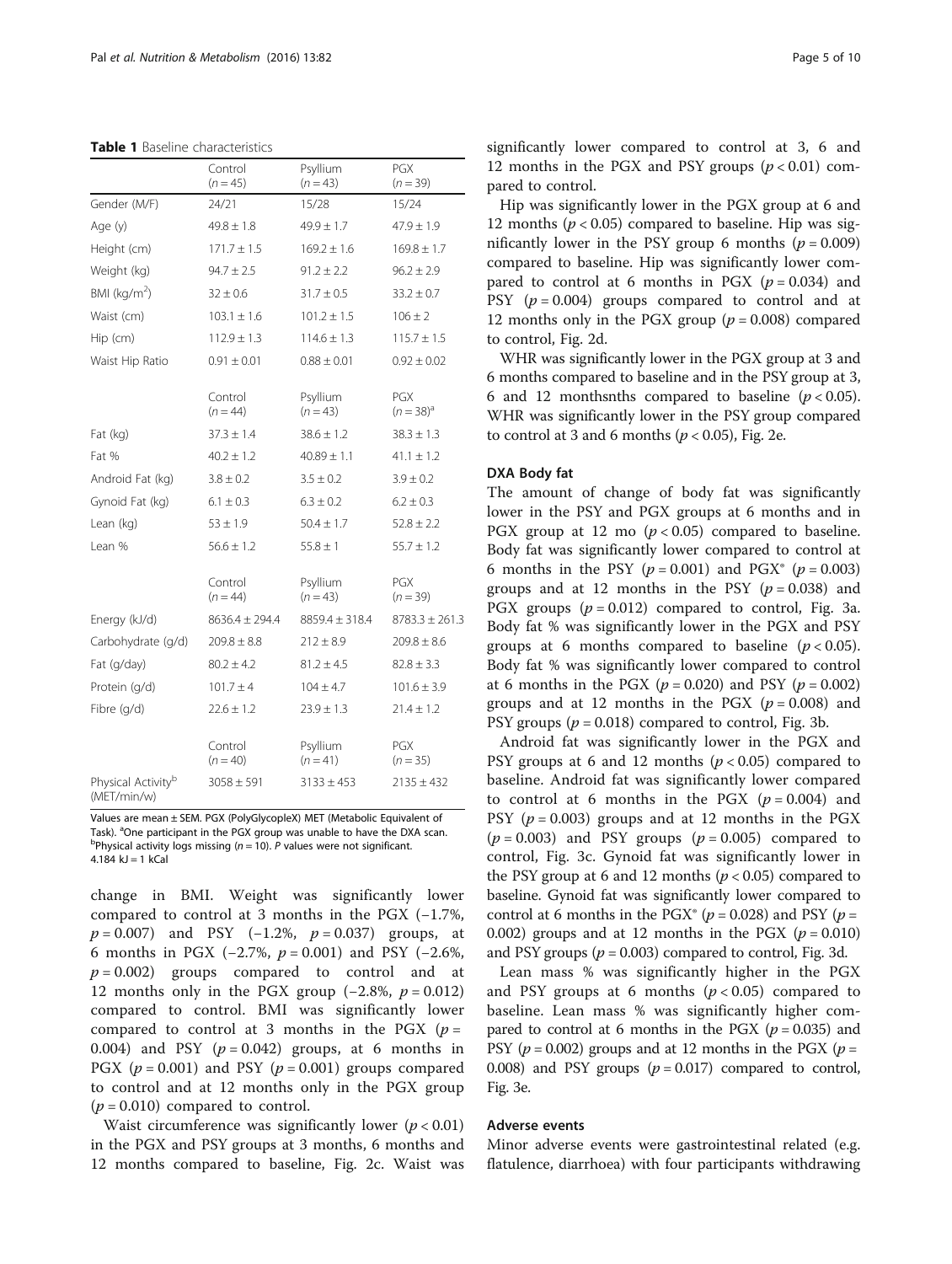| Variable              |            | 3 months                        | Mean change | n  | $\overline{P}$ | 6 months                        | Mean change | $\eta$ | P         | 12 months                        | Mean change | $\sqrt{n}$ | $\overline{P}$ |
|-----------------------|------------|---------------------------------|-------------|----|----------------|---------------------------------|-------------|--------|-----------|----------------------------------|-------------|------------|----------------|
| Energy (kJ/d)         | <b>CTR</b> | $9013.1 \pm 223.6^a$            | 115.5       | 39 | <b>NS</b>      | $8803.3 \pm 282.9^a$            | 32          | 34     | <b>NS</b> | $8218 \pm 295.4^a$               | $-529.7$    | 31         | <b>NS</b>      |
|                       | PSY        | $7272.3 \pm 218^b$              | $-1617.3$   | 41 | 0.000          | $7539.2 \pm 278.8^{\circ}$      | $-1229.2$   | 35     | 0.000     | 7657.1 $\pm$ 277.9 <sup>ab</sup> | $-1202$     | 35         | 0.001          |
|                       | PGX        | $7556.3 \pm 243.1^{\mathrm{b}}$ | $-1090.9$   | 33 | 0.001          | 7453.7 $\pm$ 323.5 <sup>b</sup> | $-1080.7$   | 26     | 0.009     | $7315.3 \pm 342.4^b$             | $-1226.4$   | 23         | 0.012          |
| CHO (q/d)             | <b>CTR</b> | $212.6 \pm 7.7$ <sup>a</sup>    | $-1.6$      | 39 | <b>NS</b>      | $213.4 \pm 10^a$                | 3.4         | 34     | <b>NS</b> | $200.5 \pm 8.4$                  | $-10.3$     | 31         | <b>NS</b>      |
|                       | PSY        | $181 \pm 7.5^{b}$               | $-31.8$     | 41 | 0.002          | $164.7 \pm 9.8^b$               | $-39.9$     | 35     | 0.002     | $183.9 \pm 7.9$                  | $-26$       | 35         | 0.015          |
|                       | PGX        | $175.3 \pm 8.4^b$               | $-31.5$     | 33 | 0.003          | $177.2 \pm 11.4^b$              | $-22.1$     | 26     | 0.032     | $176.3 \pm 9.7$                  | $-25.6$     | 23         | 0.012          |
| Fat $(q/d)$           | <b>CTR</b> | $83.8 \pm 3.2^a$                | $-0.5$      | 39 | <b>NS</b>      | $82.3 \pm 4.3^a$                | $-0.6$      | 34     | <b>NS</b> | $73 \pm 4$                       | $-9.5$      | 31         | <b>NS</b>      |
|                       | PSY        | $66.9 \pm 3.1^{\rm b}$          | $-15.6$     | 41 | 0.000          | $72.9 \pm 4.2$ <sup>ab</sup>    | $-8.6$      | 35     | <b>NS</b> | $73 \pm 3.8$                     | $-9.6$      | 35         | <b>NS</b>      |
|                       | PGX        | $72.2 \pm 3.4^b$                | $-9$        | 33 | <b>NS</b>      | $69.1 \pm 4.9^b$                | $-10.5$     | 26     | 0.047     | $66 \pm 4.7$                     | $-15.2$     | 23         | 0.020          |
| Protein (g/d)         | <b>CTR</b> | $109.9 \pm 3.7^{\circ}$         | 6.4         | 39 | <b>NS</b>      | $105.2 \pm 4.1^a$               | 3.1         | 34     | <b>NS</b> | $99.4 \pm 4.7$                   | $-2.1$      | 31         | <b>NS</b>      |
|                       | PSY        | $85.9 \pm 3.6^{b}$              | $-17.6$     | 41 | 0.000          | $96.7 \pm 4^{ab}$               | $-6.7$      | 35     | <b>NS</b> | $88 \pm 4.4$                     | $-15.3$     | 35         | 0.003          |
|                       | PGX        | $94.4 \pm 4.1^{b}$              | $-6.5$      | 33 | <b>NS</b>      | $85.7 \pm 4.7^b$                | $-15.7$     | 26     | 0.004     | $89.2 \pm 5.4$                   | $-10.2$     | 23         | <b>NS</b>      |
| Fibre from diet (g/d) | <b>CTR</b> | $24.2 \pm 1.2$                  | 0.8         | 39 | <b>NS</b>      | $22.1 \pm 1^a$                  | $-0.4$      | 34     | <b>NS</b> | $21.6 \pm 1.3$                   | $-1$        | 31         | <b>NS</b>      |
|                       | PSY        | $21.4 \pm 1.2$                  | $-2.3$      | 41 | <b>NS</b>      | $20.1 \pm 0.9^{ab}$             | $-2.9$      | 35     | 0.005     | $21.6 \pm 1.3$                   | $-2.4$      | 35         | <b>NS</b>      |
|                       | PGX        | $21.6 \pm 1.3$                  | $-0.6$      | 33 | <b>NS</b>      | $19.1 \pm 1.1^{\rm b}$          | $-2.2$      | 26     | <b>NS</b> | $21.1 \pm 1.6$                   | $-1$        | 23         | <b>NS</b>      |
| Total Fibre (g/d)     | <b>CTR</b> | $24.2 \pm 1.2^a$                | 0.8         | 39 | <b>NS</b>      | $22.1 \pm 1^a$                  | $-0.4$      | 34     | <b>NS</b> | $21.6 \pm 1.3^a$                 | $-1$        | 31         | <b>NS</b>      |
|                       | PSY        | $36.4 \pm 1.2^{b}$              | 12.7        | 41 | 0.000          | $35.1 \pm 0.9^b$                | 12.1        | 35     | 0.000     | $36.6 \pm 1.3^{b}$               | 12.6        | 35         | 0.000          |
|                       | PGX        | $36.6 \pm 1.3^b$                | 14.2        | 33 | 0.000          | $34.1 \pm 1.1^b$                | 12.5        | 26     | 0.000     | $36.1 \pm 1.6^b$                 | 13.8        | 23         | 0.000          |

<span id="page-5-0"></span>Table 2 Dietary intake during 12 months of fibre supplementation

Values are mean ± SEM with baseline as a covariate. Mean change from baseline. P values are within group differences compared to baseline. Different letters in superscript represent significant differences between groups p < 0.05. CHO (carbohydrate), CTR (control), PGX (PolyGlycopleX), PSY (psyllium). Dietary intake data missing at baseline or 3 months (n = 14). 4.184 kJ = 1 kCal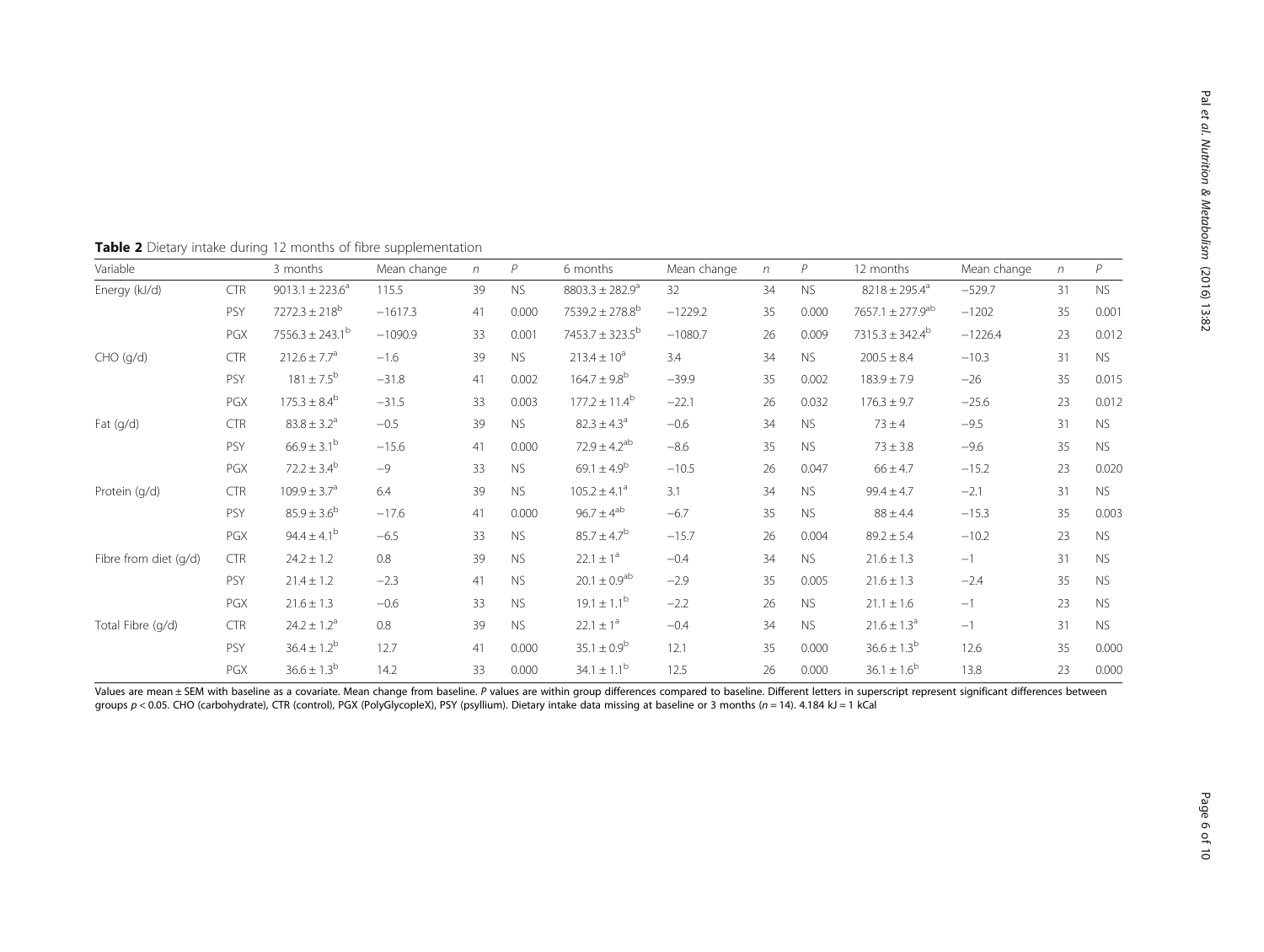|            | 3 months           | Mean change |    | 6 months           | Mean change | n  | 12 months          | Mean change | n  |
|------------|--------------------|-------------|----|--------------------|-------------|----|--------------------|-------------|----|
| <b>CTR</b> | $2802.4 + 449.3$   | $-130.5$    | 29 | $2868.2 \pm 454.7$ | $-141.2$    | 32 | $3294.5 \pm 525.6$ | 415.4       | 30 |
| <b>PSY</b> | $7933 + 443.6$     | 620.8       | 30 | $3009.3 + 433.2$   | 187         | 35 | $2879.1 + 497.8$   | 609.6       | 33 |
| PGX        | $2181.7 \pm 470.6$ | 7513        |    | $2681.1 \pm 495.5$ | 328.2       | 27 | $2684.9 \pm 619.1$ | 194.3       | 22 |

<span id="page-6-0"></span>Table 3 Physical activity during 12 months of fibre supplementation

Values are mean kJ/day ± SEM with baseline as a covariate. Mean change from baseline. Physical activity data missing at either baseline and/or at follow up time points ( $n = 67$ ). Gender ratio was unaffected at 2 males:3 females. P values were not significant. 4.184 kJ = 1 kCal

from the study, two in the PGX group and two in the control group. The PSY supplement was better tolerated and participants did not report any adverse effects.

# **Discussion**

This study investigated the effects of daily consumption of 15 g of PGX or PSY compared to control (rice flour) for 1 year. Both the PGX and PSY groups demonstrated significant reductions in energy and macronutrient intake as well as significant weight loss and improvements to body composition at 52 weeks. At12 months, energy intake and weight was significantly lower in the PGX group compared to control but was not significantly lower in the PSY group compared to control. Fat and

protein intake was significantly lower in the PGX group at 3 and 6 months compared to control whereas fat and protein intake was only significantly lower in the PSY group at 3 months compared to control. In this regard, the PGX group performed better than the PSY group and was better at maintaining dietary changes and weight loss over the 12 month intervention period.

We observed significant decreases in energy and macronutrient intake within the two intervention groups at 3, 6 and 12 months compared to baseline. Although participants were instructed not to intentionally change their diet, taking the supplements daily before each meal resulted in a decrease in their overall food intake (Table [1](#page-4-0)). The short term consumption of PGX has been

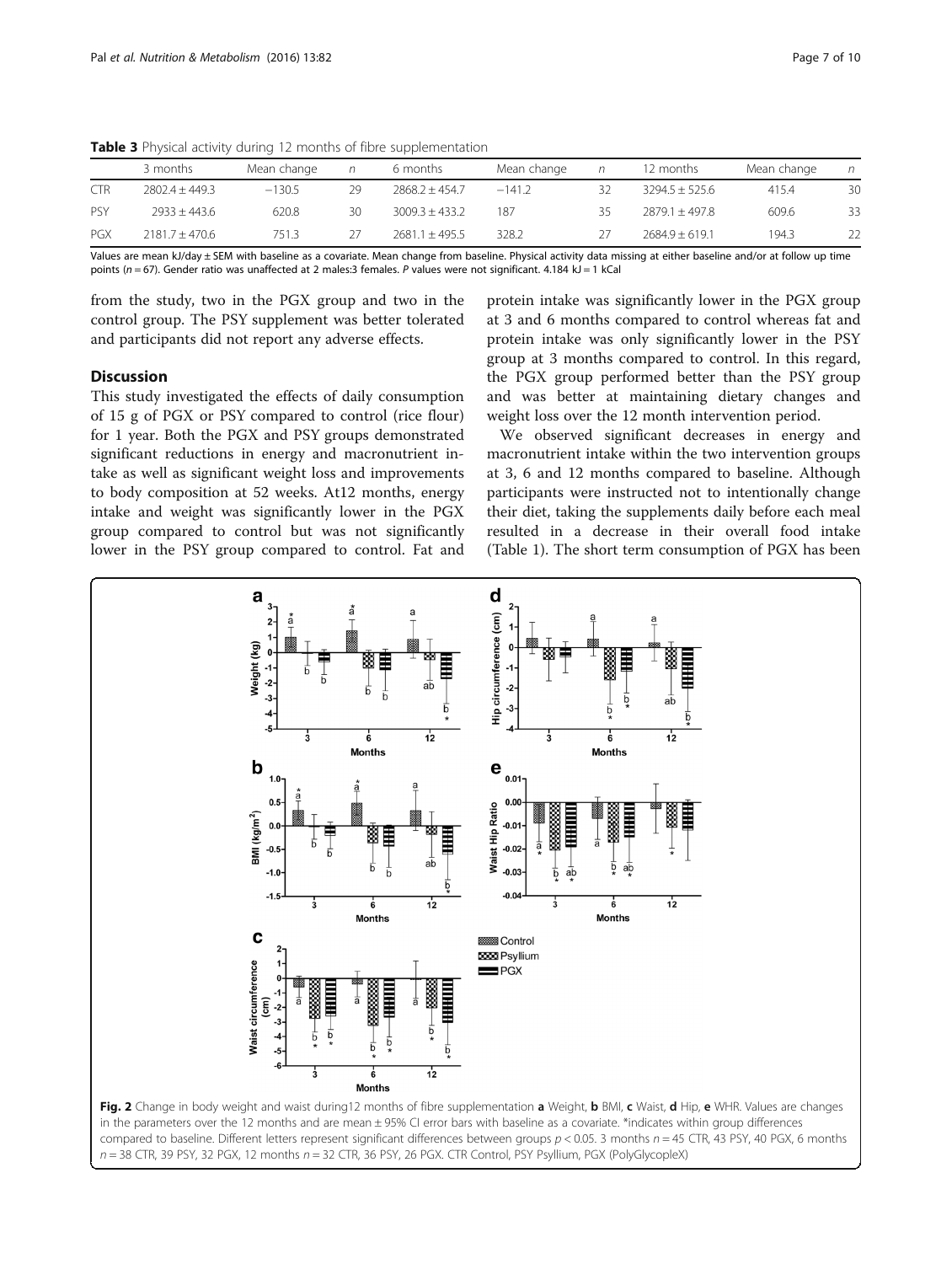<span id="page-7-0"></span>

previously shown to reduce hunger and food consumption in healthy weight adolescents [\[32](#page-9-0)] and increase satiety or feelings of fullness in normal weight adults [[36\]](#page-9-0) and women who were overweight/obese [\[37\]](#page-9-0). This is thought to be through its effects on appetite-regulating peptides glucagon-like peptide-1 and peptide YY [[38](#page-9-0)] and/ or due to its gel forming property that increases stomach fullness and delays gastric emptying [\[36](#page-9-0)].

In previous retrospective observational clinical trials, overweight participants lost significant weight, fat and decreased waist circumference compared to baseline after taking PGX for 14 weeks in addition to healthy lifestyle changes [\[39](#page-9-0)]. In addition, overweight subjects taking a PGX meal replacement and a PGX supplement for 12 weeks also experienced significant decreases in weight, waist and hip measurements compared to baseline [[40](#page-9-0)]. This is in agreement with the current study and at the same daily dose of 15 g of PGX. However, in contrast to these two previous trials, we were able to demonstrate significant changes in weight, waist and body fat in the PGX group compared to the control

group for 52 weeks and without prescribing any other lifestyle changes.

Psyllium is widely used as a fibre supplement as it is readily available and well tolerated, however findings on the effect on metabolic syndrome risk factors have been inconclusive [[29\]](#page-9-0). De Bock et al. [[41](#page-9-0)], conducted a 6 weeks intervention crossover study with 6 g/day of psyllium supplementation in healthy adolescents and did not observe any significant change in dietary intake, weight or body fat percentage. In a study by Pal et al. [[20\]](#page-9-0) psyllium supplementation (3.4 g psyllium per 12 g dose of Metamucil® with 250 ml of water) caused significant decreases in body weight, BMI and body fat compared to the control group after 12 weeks but no differences in waist circumference. In the current study, the PSY group significantly decreased body weight, BMI and body fat compared to the control group but we also observed significant decreases in energy intake and waist circumference. However, in contrast to the studies by de Bock et al. [\[41\]](#page-9-0) and Pal et al. [\[20\]](#page-9-0), our supplement was 5 g per dose taken with 500 ml of water. The size of the dose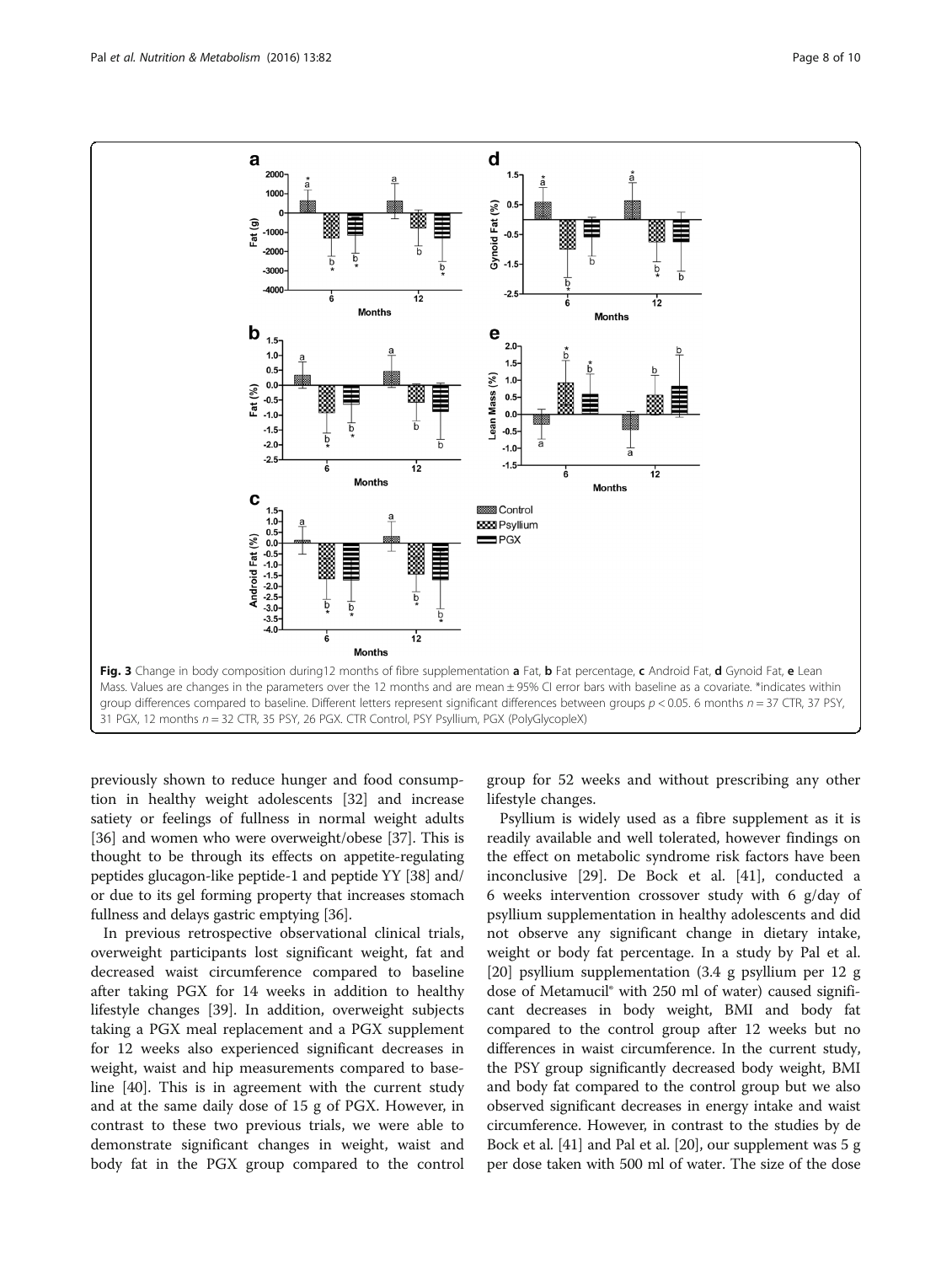<span id="page-8-0"></span>or the amount of water consumed may be an important factor when taking a fibre supplement and an adequate amount needs to be taken to be effective.

The weight loss and changes to body composition observed may be due to the changes in dietary intake as well as the possible effect of PGX on slowing gastric emptying and absorption of nutrients in the small intestine [\[42](#page-9-0)]. In the current study, energy intake demonstrated significant positive relationships ( $p < 0.05$ ) with body weight  $(r = 0.360)$ , abdominal fat  $(r = 0.223)$  and lean mass  $(r = 0.378)$  across all participants. A PGX containing diet has also been shown to lower food intake and slow weight gain in rats compared to cellulose or inulin containing chow [\[43](#page-9-0)]. PSY has also been shown to increase fullness [[27](#page-9-0)] but has a lower viscosity than PGX [\[39\]](#page-9-0).

One of the strengths of this study was the duration; a 12 month intervention period. Comparable studies have only been conducted for 14 weeks. This allowed us to investigate the long term effects of the supplements, especially on weight maintenance. This was a doubleblinded randomized study and supplements were packed in identical foil sachets; however, due to the different characteristics of the supplements, participants may have been able to guess if they were taking a supplement or the control. The majority of participants were female despite a higher prevalence of overweight and obesity in males in the Australian setting [\[44](#page-9-0)], so results may not be generalizable to males or populations in other countries. Other limitations include our reliance on participant honesty and accuracy when completing food diaries and reporting of supplement consumption. Care must be taken when drawing conclusions from self-reported data, however more reliable methods of measuring food intake with low participant burden are lacking. The intervention was not combined with any other lifestyle modification advice, thus it would be simple for consumers to incorporate into their lifestyle or there could be added benefits if the supplements were combined with healthy lifestyle advice.

# Conclusions

The effects of PGX on appetite-regulating peptides may also play a role in reducing dietary intake. Taking these supplements before meals was a relatively easy task for people to incorporate into their daily routine and would be a simple intervention to implement. We observed similar results between PGX and PSY supplements but when compared to the control group, the PGX supplement was superior in terms of increased weight loss and decreased energy intake. Therefore, regular consumption of a PolyGlycopleX® or the proprietary psyllium supplement is a simple and effective method to reduce body weight and body fat in people with overweight or obesity. Further work on these two proprietary products should be undertaken to investigate these initial findings in other population groups and in other formats, for example, a PGX softgel or a psyllium softgel.

#### Abbreviations

BMI: Body mass index; CHO: Carbohydrate; CTR: Control; DXA: Dual-energy X-ray absorptiometry; LSD: Least significant difference; PGX: PolyGlycopleX; PSY: Psyllium; WHR: Waist to hip ratio

#### Acknowledgments

PGX®, PolyGlycopleX® and EnviroSimplex® are registered trademarks of InovoBiologic Inc., Calgary, Canada. The proprietary Psyllium product (PgxSyl™) (PSY) was formulated by InovoBiologic Inc. We thank Michael Lyon, MD for helping with the design of this study. We thank all the participants for their time and contributions to this study.

#### Funding

Financial support for the submitted work from Factors Group Australia Pty Ltd, which had no role in data collection, analysis and interpretation.

#### Availability of data and materials

Data is available on request.

#### Authors' contributions

SP, SW, and RJG designed research; Jenny McKay and SH conducted research; SH analysed data; SP, SH, SW, and RJG wrote the paper; SP and SH had primary responsibility for final content. All authors read and approved the final manuscript.

#### Competing interests

RJG owns the Factors Group of Companies, which retains an interest in PGX®. SW receives consulting fees from InovoBiologic Inc.

## Consent for publication

Not applicable.

#### Ethics approval and consent to participate

This study was approved by and conducted in accordance with the ethical standards of Curtin Human Research Ethics Committee (HR41/2011). Written consent was obtained from all participants.

#### Author details

<sup>1</sup>School of Public Health, Curtin University, GPO Box U1987, Perth, 6845 WA Australia. <sup>2</sup> Factors Group Research, Burnaby, Canada. <sup>3</sup> University of British Columbia, Vancouver, Canada.

## Received: 23 June 2016 Accepted: 9 November 2016 Published online: 17 November 2016

#### References

- 1. Marlett JA, McBurney MI, Slavin JL. Position of the American Dietetic Association: health implications of dietary fiber. J Am Diet Assoc. 2002;102:993–1000.
- 2. National Health and Medical Research Council. Australian Dietary Guidelines. Canberra: National Health and Medical Research Council; 2013.
- 3. US Department of Agriculture US Department of Health and Human Services. Dietary Guidelines for Americans. Washington: US Government Printing Office; 2005.
- 4. Du H, DL V d A, Boshuizen HC, Forouhi NG, Wareham NJ, Halkjaer J, et al. Dietary fiber and subsequent changes in body weight and waist circumference in European men and women. Am J Clin Nutr. 2010;91:329–36.
- 5. Newby PK, Maras J, Bakun P, Muller D, Ferrucci L, Tucker KL. Intake of whole grains, refined grains, and cereal fiber measured with 7-d diet records and associations with risk factors for chronic disease. Am J Clin Nutr. 2007;86:1745–53.
- 6. Wu H, Dwyer KM, Fan Z, Shircore A, Fan J, Dwyer JH. Dietary fiber and progression of atherosclerosis: the Los Angeles Atherosclerosis Study. Am J Clin Nutr. 2003;78:1085–91.
- 7. Lairon D. Macronutrient intake and modulation on chylomicron production and clearance. Atheroscler Suppl. 2008;9:45–8.